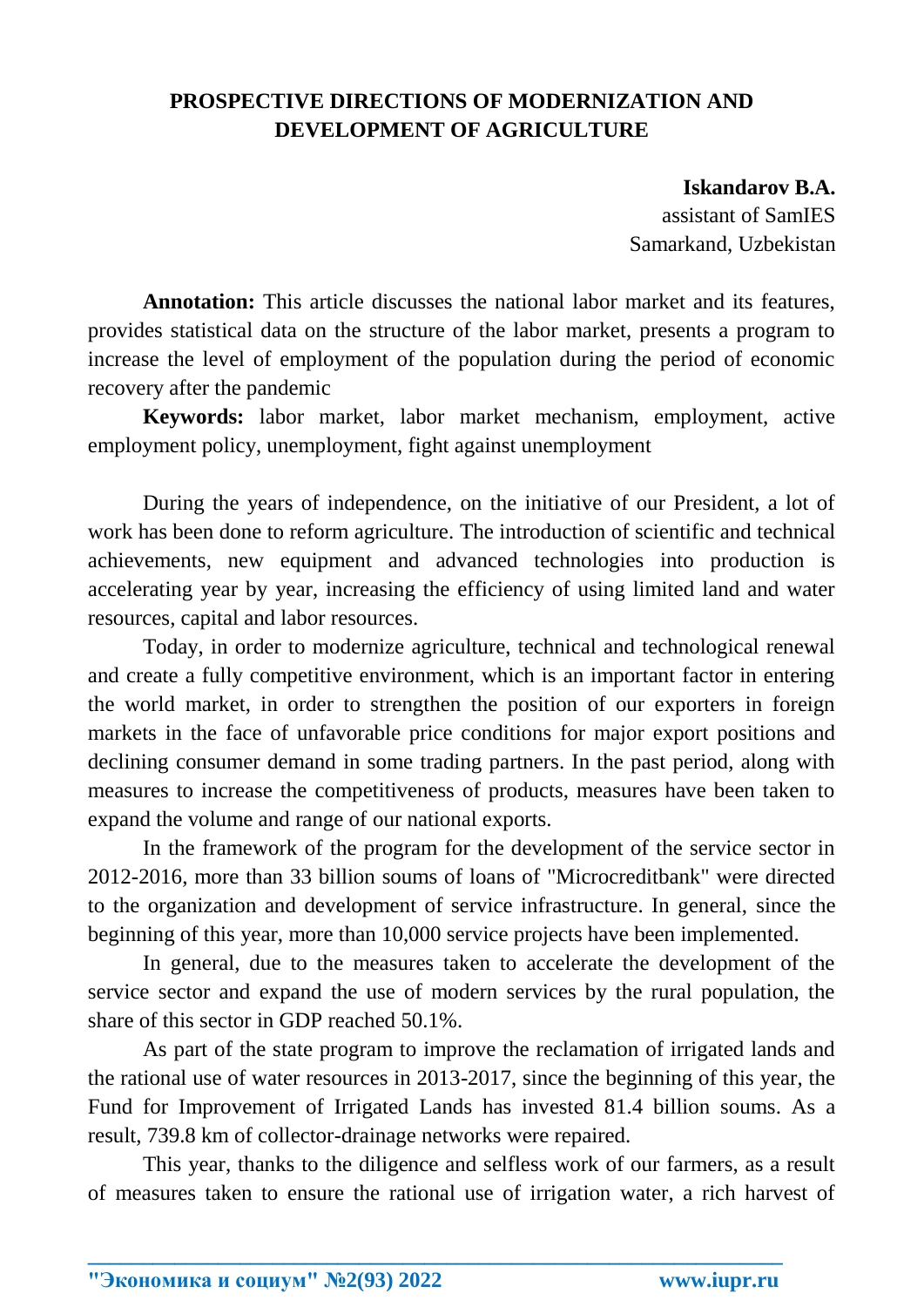agricultural products has been grown and harvested in the past. In particular, 6.7 million tons of vegetables, 1.9 million tons of potatoes, 1.2 million tons of melons, 1.7 million tons of fruits and 991.6 thousand tons of grapes were grown in the first nine months of this year.

In order to provide the population of the country with fruits and vegetables in the warehouses and freezers of processing enterprises and social organizations in the amount of 74.2 thousand tons of basic food products, including 11.3 thousand tons of potatoes, 24.3 thousand tons of fruits, 4.3 thousand tons of melons, 4.2 thousand tons of rice and other products.

Since the beginning of this year, more than 2,000 projects for the development of livestock for 53,000 head of cattle, 788 projects for the development of poultry for 10.3 million birds, 747 projects for fish farming, as well as 828 projects for the development of beekeeping have been implemented. Commercial banks have allocated 185 billion soums for the development of livestock, 85.5 billion soums for the establishment of poultry farms, 15.2 billion soums for the development of fisheries and beekeeping.

In 2014, 1.5 trillion soums were invested in the development of the social sphere, housing construction and improvement of housing in the framework of the program of individual housing construction on standard projects in rural areas. 10,830 detached houses built on the basis of standard designs have been commissioned in new rural areas.

The main focus in the further development of agriculture in our country is to deepen reforms in the agricultural sector, to sharply improve the living standards of the rural population on the basis of full market principles in the production and management processes, and to consistently implement a promising program for agricultural development.

It should be noted that further deepening of economic reforms in the agricultural sector, implementation of economic relations between all entities to improve property relations and forms of management, improving the mechanism of land use in agriculture and encouraging efficient use of agricultural land in all regions.

It is expedient to comprehensively develop the livestock sector, increase its productivity, mainly by improving the breed of livestock, rational use of natural resources for the integrated development of forestry and the development of a system of ecological status of the regions in terms of environmental protection.

In agriculture, in particular, equipping small private enterprises specializing in the storage and processing of livestock and fruits and vegetables with modern equipment and technologies, launching raw material processing facilities, modernization of existing enterprises, benefits for exporting raw fruits and vegetables

**\_\_\_\_\_\_\_\_\_\_\_\_\_\_\_\_\_\_\_\_\_\_\_\_\_\_\_\_\_\_\_\_\_\_\_\_\_\_\_\_\_\_\_\_\_\_\_\_\_\_\_\_\_\_\_\_\_\_\_\_\_\_\_\_**